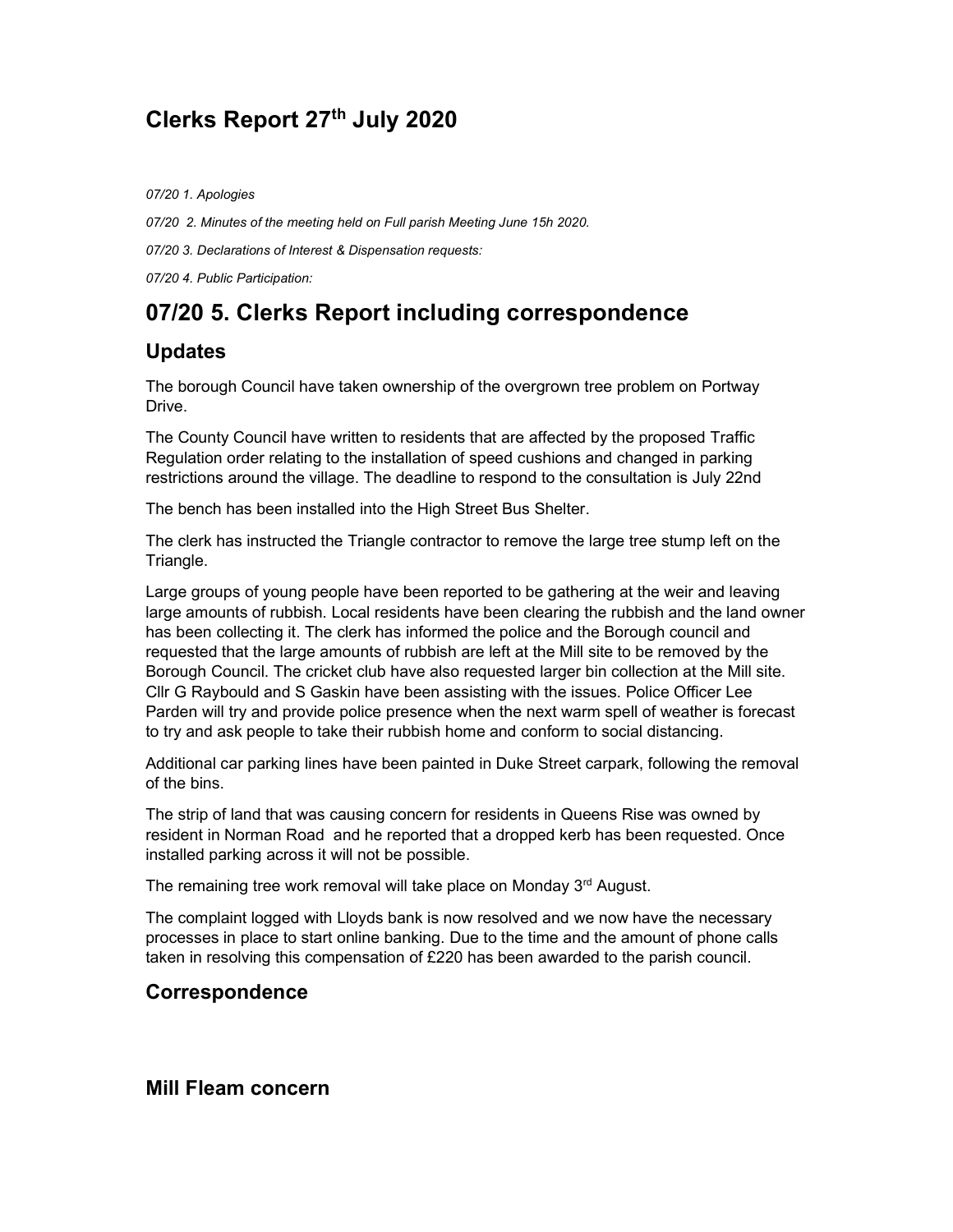The Civic Society have worked hard in trying to get work done and to get the Fleam flowing again over many years and sadly, due to so many issues, still no work has been done. Back in 2014 Andy Mason (ESBC?) had been in touch with the Environmental Agency. The Civic Society understand that the Fleam should be maintained by the Borough Council and should be allocated annual financing. At that time reeds were one of the biggest problems as they grow and then fall and produce silt.

There is stagnant water in places which is causing concern.

Following the Facebook shout out, a lot of response and pictures have been shared on how it used to look and I, as do many others, feel something must be done. Would the parish council be in agreement that something needs to be done?

### Football Grant Application

Tutbury Tigers have submitted a preliminary £7600 grant from the Football Foundation for portable floodlights and a storage container. A minimum of 25% of this value needs to be contributed by Tutbury Tigers

The plan is to allow for some partial winter training at Cornmill lane (pitch condition and weather permitting) to reduce the annual training costs at St Georges Park .This accounts for approximately 70% of annual outgoings of Tutbury Tigers. With the financial savings the club could then reinvest this into pitch improvements / maintenance and training kit / equipment.

The details of this grant for 10 x LED battery powered portable floodlights and a 4m x 2.1m container for secure storage. Battery powered will mean that no generator is required to eliminate noise pollution. The positioning and illumination of the floodlights will also mean negligible light pollution. The football club sought a statement of agreement in principle to this project and has permission and no objections to the siting of a container (location to TBC by TPC)

The clerk has sought the relevant permission from Parish charities and the the Borough Council planning permission is not required for a portable structure under 4m high. It will be covered by permitted development. The charities committee agreed to the proposal asked that the container was the same colour as the existing one (green) and consideration of the residents was made.

Anti social behaviour and fly tipping at the Weir.

# 07/20 6. Borough and County Council Report

- Speeding on A511
- Mill Fleam response

07/20 7. To consider and approve the signing of the additional statutory declarations and new lease or Ferrers Avenue.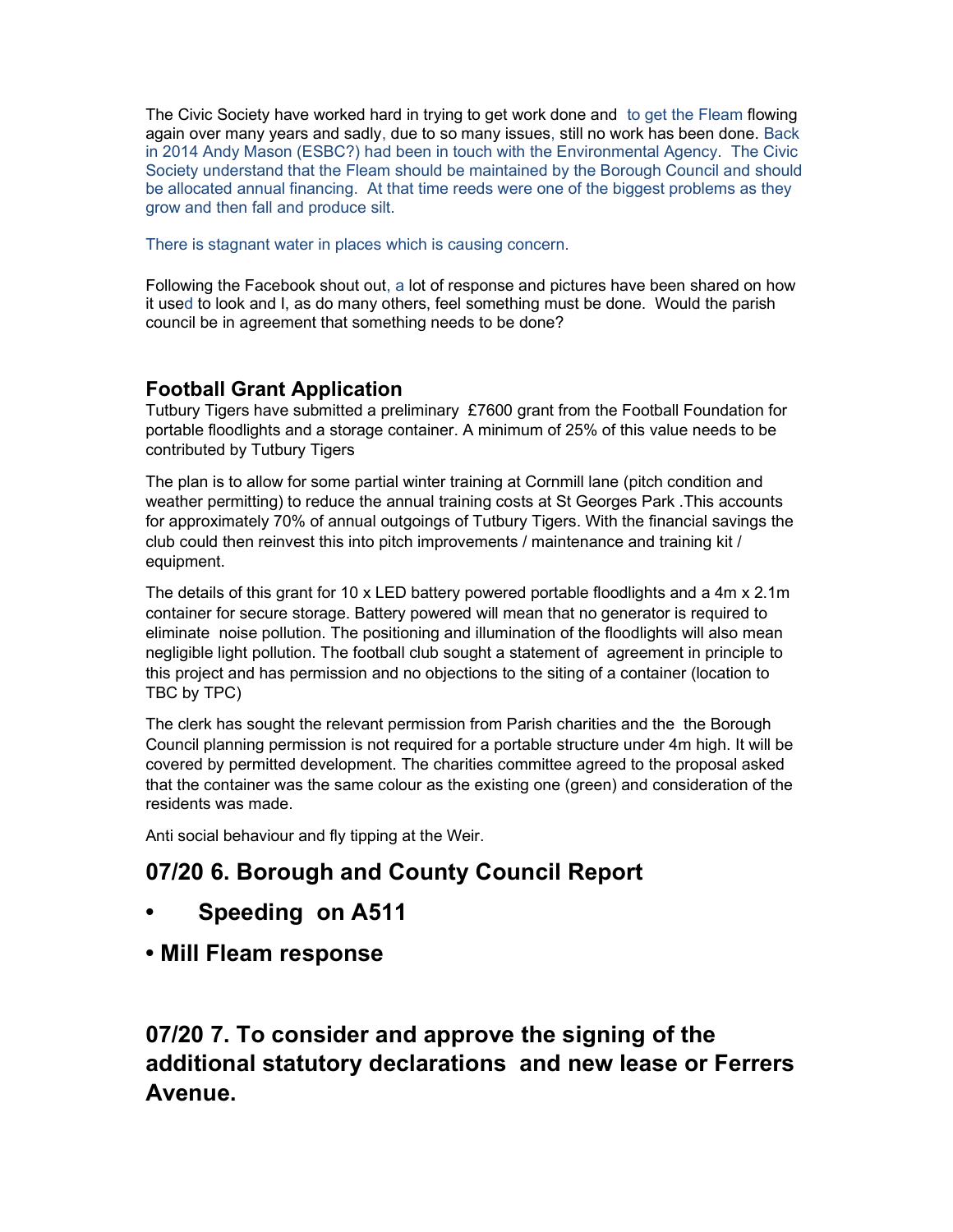The parish council resolved to renew the existing lease in December 2019. The lease term was from November 2018 for three years. However, when the request was submitted to the Duchy instead of a supplementary lease being issued to be signed as previously carried out. The Duchy's solicitor has issued a new lease with additional

TENANT'S STATUTORY DECLARATION IN RESPONSE TO LANDLORD'S NOTICE THAT SECTIONS 24-28 OF THE LANDLORD AND TENANT ACT 1954 SHALL NOT APPLY TO A BUSINESS TENANCY.

The parish council are awaiting a response from the Duchy regarding the request to extend the lease termand our query in signing these declarations.

## 07/20 8. To review the usage of the bus service and the adoption and safety of the roads on Heritage Park

## 07/20 9.To review the feedback and approve the purchase of picnic benches for playing fields sites

- 1. Antisocial behaviour
- 2. Noise
- 3. Parking
- 4. Litter

### Ferrers Ave concerns

The litter provision is a dog bin. A larger bin is required before the benches could be considered.

# 07/20 10. To Review the exit from Ferrers Avenue onto Redhill Lane and approve necessary maintenance.

See additional document

### 107/20 11. To review and respond to Standards in Public Life: Proposals on a new Code of Conduct.

Eighteen months after the Committee on Standards in Public Life reported to the Prime Minister on improving ethical standards in local government, NALC has been pleased to have worked with the Local Government Association (LGA) to take forward the recommendation to develop an updated national model Code of Conduct for all tiers of local government. This is an important measure NALC called for and proposed to the committee.

The LGA is now **consulting on the proposed national model member code of conduct**, and NALC is urging all parish and town councils to consider the proposed code and respond to the LGA to share their views before the deadline of  $17<sup>th</sup>$  August 2020.

However, the report also recognised that current sanctions available to local authorities are insufficient, and NALC is also calling on the government to take urgent action to introduce the recommendation in the report for a new power for local authorities to suspend councillors for a period of up to six months. .